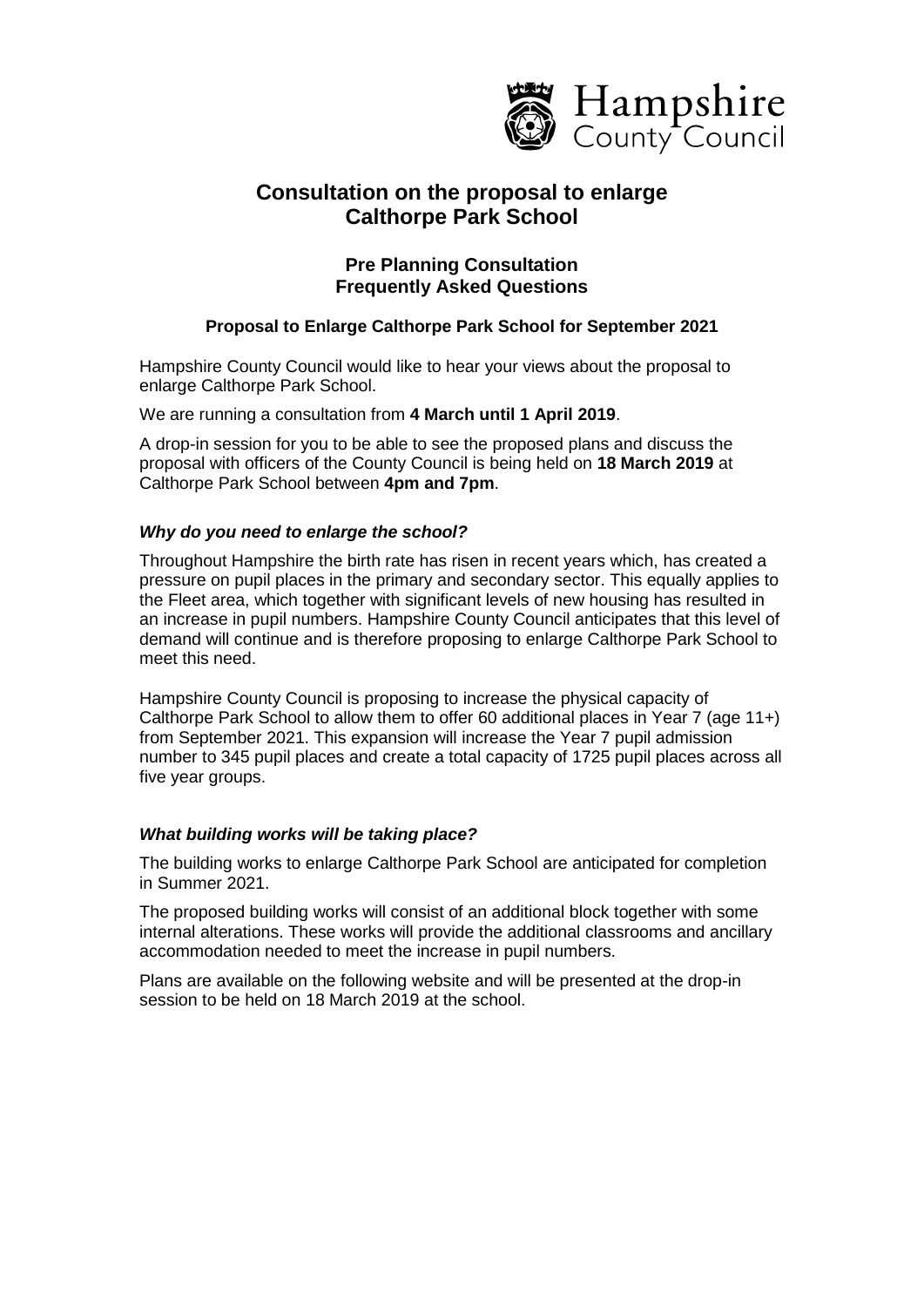# *When will the building works start and how will you ensure the health and safety of pupils attending the school whilst the works are taking place?*

It is planned that the building works to create the permanent facilities will commence in 2019 and be completed in July 2021, ready for the autumn term in 2021.

Health and safety of pupils, staff and visitors is paramount. The County Council works with our construction partners who have significant experience of working on school sites. A detailed health and safety plan will be drawn up with the school to include items such as restricting delivery times for materials to avoid the beginning and end of the school day, maintaining safe access routes for pupils, staff and visitors etc.

# *What will be the impact on pupils within the school?*

The school will continue to operate as normal during the building works. Everything will be done to minimise the impact on pupils teaching and learning but we do acknowledge there may be some disruption. The County Council is liaising fully with the Headteachers and Governors on the project to ensure that the planning for the building works runs as smoothly as possible.

#### *How will pupils travel to the school and will there be an impact from additional traffic in the local area?*

In September 2018, the school had 1258 students on roll. Of those pupils on roll at the school the breakdown of how they travelled to school is as follows;

Calthorpe Park School Travel to School Census Data 2017/18

- Walk / Scoot 593 50.0%
- Cycle 88 7.4%
- Bus/Taxi 89 7.5%
- Train 1 0.1%
- Car Alone 341 28.8%
- Car Share 73 6.2%
- Total 1186

Hampshire County Council appreciates that local residents will be concerned about potential traffic implications around the expansion of the school. By planning to create school places as close as possible to where children live we create the best chance for those children to make their way to school other than by car.

A School Travel Plan is being developed working with the whole school community and other interested parties. It looks at how children, staff and visitors travel to and from school, and sets out measures to;

- 1. Encourage and enable students and staff to walk and cycle to school.
- 2. Encourage and provide educational programmes relating to student travel and how this links to the environment, safety and health.
- 3. Improve safety.

The key stages involved in developing the travel plan are;

**-** Surveying pupils, parents and staff as to how they travel, the barriers that they may encounter, and suggestions as to improvements.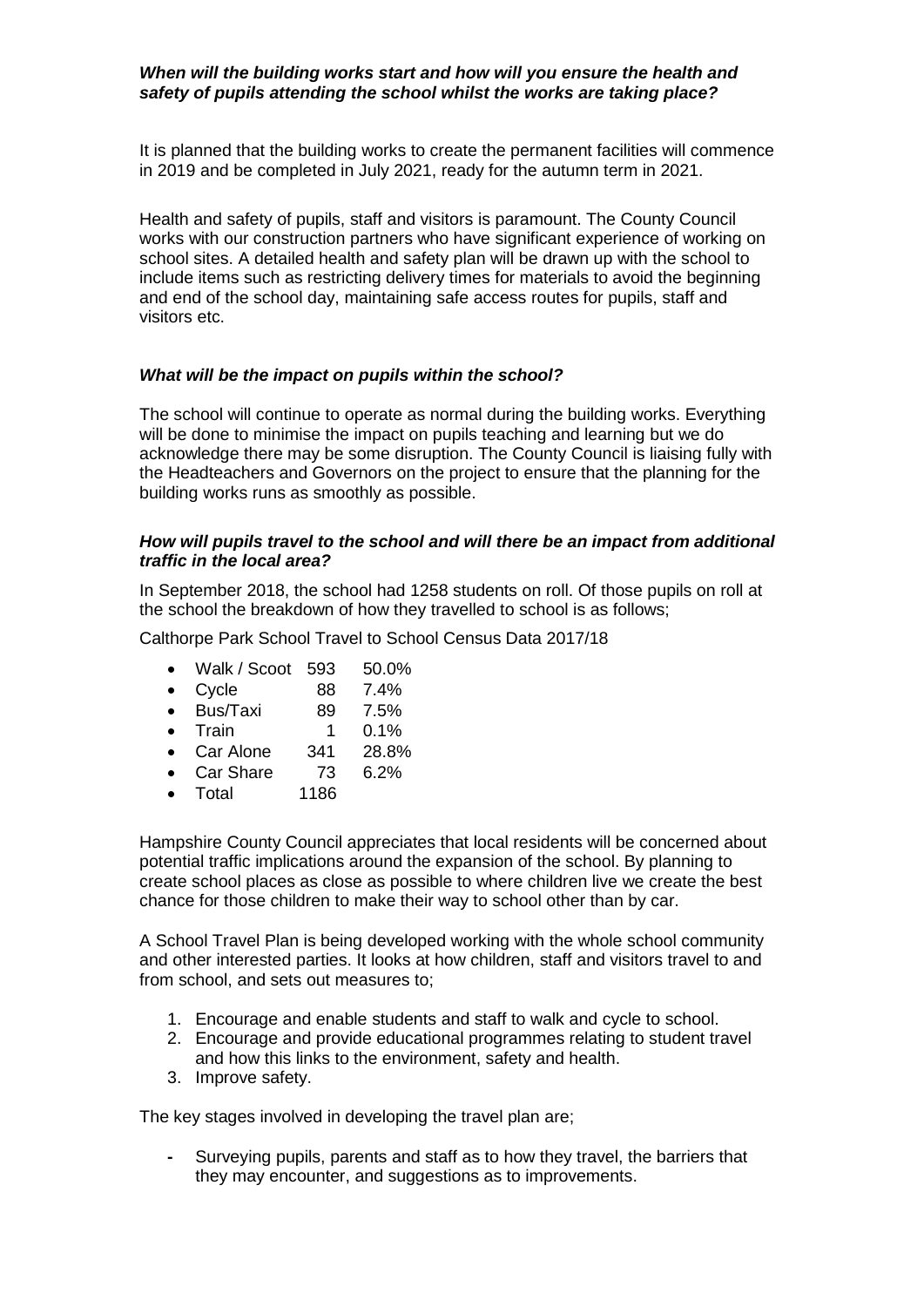- **-** Consultation with residents through the school enlargement and pre-planning consultation exercises to identify issues, relating to the school run, that are felt by the wider community along with possible solutions
- **-** Working with key stakeholders to develop an action plan to target the issues that are preventing pupils, parents and staff from using alternatives to the car. The initiatives identified will be acted upon with the provision of additional cycle storage together with continued work with parents and students to educated and promote walking, cycling and scooting to school, thus reducing the reliance on the use of the car. It is acknowledged that for some parents they will have no alternative but to use the car and opportunities for parents to park legally and safely in the local area using 'Park and Stride' which are being identified.

The travel plan will link to a Transport Statement which will clearly define between measures that are essential to mitigate against the travel impact of the increase in pupil numbers, and desirable measures that will provide a general improvement to routes to school in the long term.

The STP Team has been in Hampshire since 2001 and has supported 97% of schools to develop their own travel plans. This has resulted in an 11% reduction (or 19,000 fewer journeys every morning) in car use, with a corresponding increase in walking by 12% and cycling by 4%.

# *Travel initiatives already underway with the school and plans for further work*

#### Working with students

The school is already being proactive in allowing students to participate in a focus group to assist the travel planning team to develop new transition to secondary school resources, to enable more independent travel to school. The school actively promotes cycling to school and this can be demonstrated by the fact that 88 students, 7.4% cycle to school each day.

There is an aspiration that the school will maintain or increase the numbers walking all the way to school 50% (593 students) this being 2% below the Hampshire average but 4 % above the National average for walking to school. This continues the work started when the school last expanded from which we can see that walking increased from 47% to 50%. Further work will be done to promote more students walking at least part of the way to school by looking at suitable locations to drop and stride and by promoting walk with a friend from their house.

The work to embed this positive culture around walking, cycling and scooting within the school will continue over the next few years as the school grows. As each new year group is admitted to the school, work will be undertaken with parents and pupils to promote an ethos which avoids car use wherever possible. This will include undertaking a number of activities that promote health, wellbeing and road safety such as Bikeability training.

# Promoting safe and legal areas for drop off and pick up by car.

The school travel plan encourages more students to travel by sustainable modes, however, it is understood that some parents will need to drive their children to school. Car sharing will be encouraged where possible and a transport study has been taken to assess any potential impact on the highway that the expansion may have, and propose measures to address these, if required.

Opportunities for Park and Stride sites will be identified through the school travel plan. These sites are located a short walking distance from the school to encourage parents to use safe and legal areas to park their car and accompany their child to